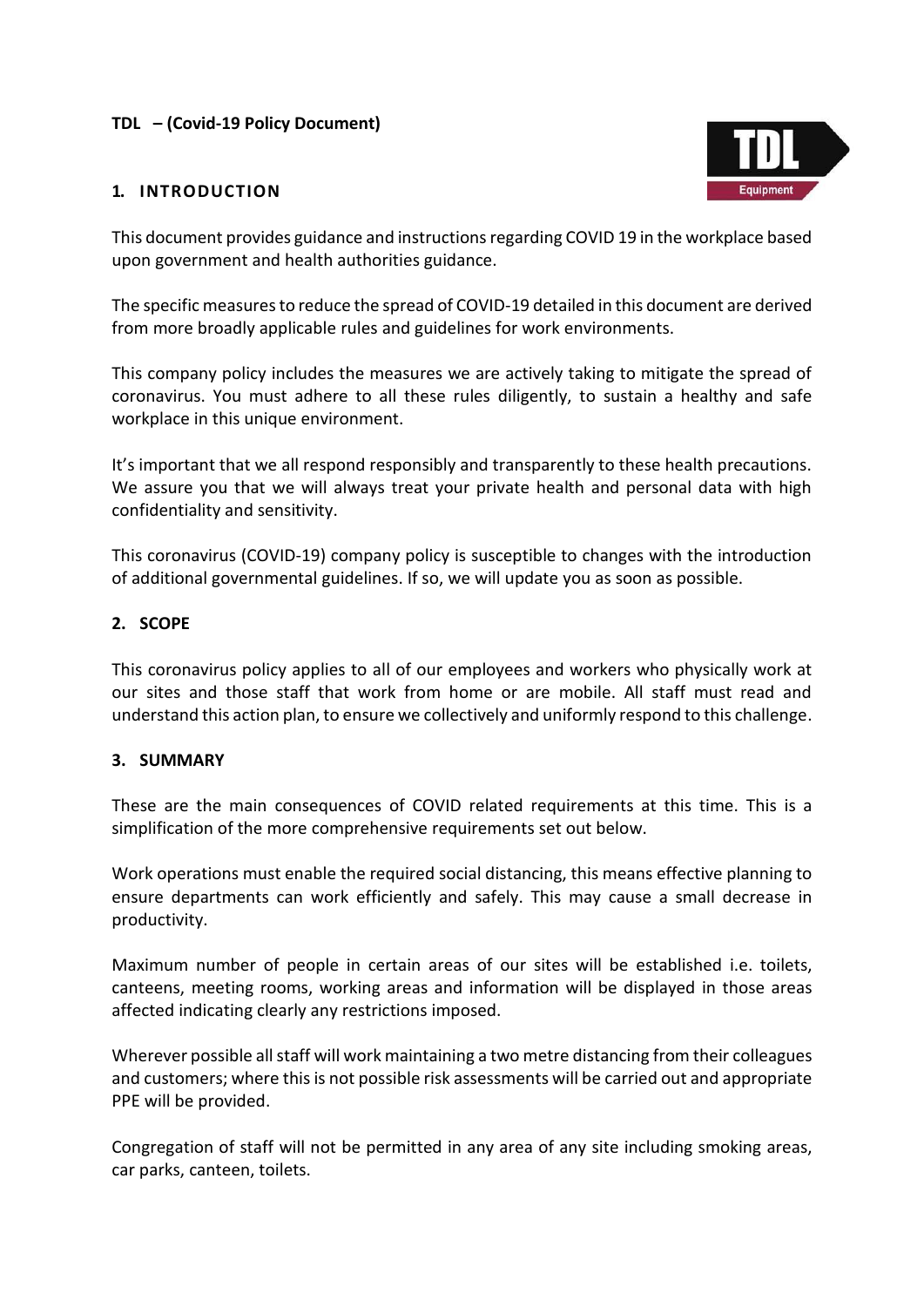## **4. MANDATORY REQUIREMENTS**

As an employer, we will ensure that government guidelines are adhered to thus minimising the risk of contagion. Namely, by ensuring that proper hygiene is maintained and the required social distancing is possible.

**MAINTAINING SOCIAL DISTANCE** - It is required that people will maintain, wherever possible, a social distance of 2 metres while working.

**OPTIMISING WORKFLOW** - To the extent possible, work should be coordinated in such a way that a minimum number of people are given access to a space at any one time.

**PROMOTING HYGIENE**-All staff are required to adhere to health authority guidelines on hygiene and behaviour required to minimise risk of spreading the disease. Alcoholic hand sanitiser has been made available at points of entry and common areas.

**CLEANINGREQUIREMENTS**–Staff are responsible for frequent cleaning of contact surfaces, this includes: door handles, surfaces, and any equipment handled by more than one person. Any workstation used by more than one person needs to be cleaned between each user and where possible not shared.

**REGARDINGILLNESS**-Anyone exhibiting mild or severe symptoms of COVID-19 is not permitted to enter any site. A dry cough, fever, muscle pain and sore throat are considered to be symptoms of COVID-19. Line management and HR must be notified immediately. Likewise if you are pending results from a Covid-19 test you **MUST** refrain from work until such time as you have received your results.

**INFORMATION**-Information regarding the risk of spreading COVID-19, and what behaviour is expected from everyone, and the restrictions that have been imposed on site is to be made visible in all areas.

**FACE MASKS** – Although masks are not mandated at this time, we will provide masks for all people where social distancing can be difficult to maintain consistently. It should be noted that masks are not a substitute for social distancing.

**GLOVES** – Although it is recommended that gloves are not a mandatory requirement. The general advice is that people should refrain from using gloves and focus on regularly washing hands. However, disposable nitrile gloves will be available for staff where required.

**VENTILATION** - To minimise the risk of infection due to aerosol particles, we will ensure ventilation of all interior spaces by means of open windows and or doors.

# **5. INDIVIDUAL RESPONSIBILITY**

Everybody on site has an individual responsibility to prevent transmission of COVID-19 by doing the following: